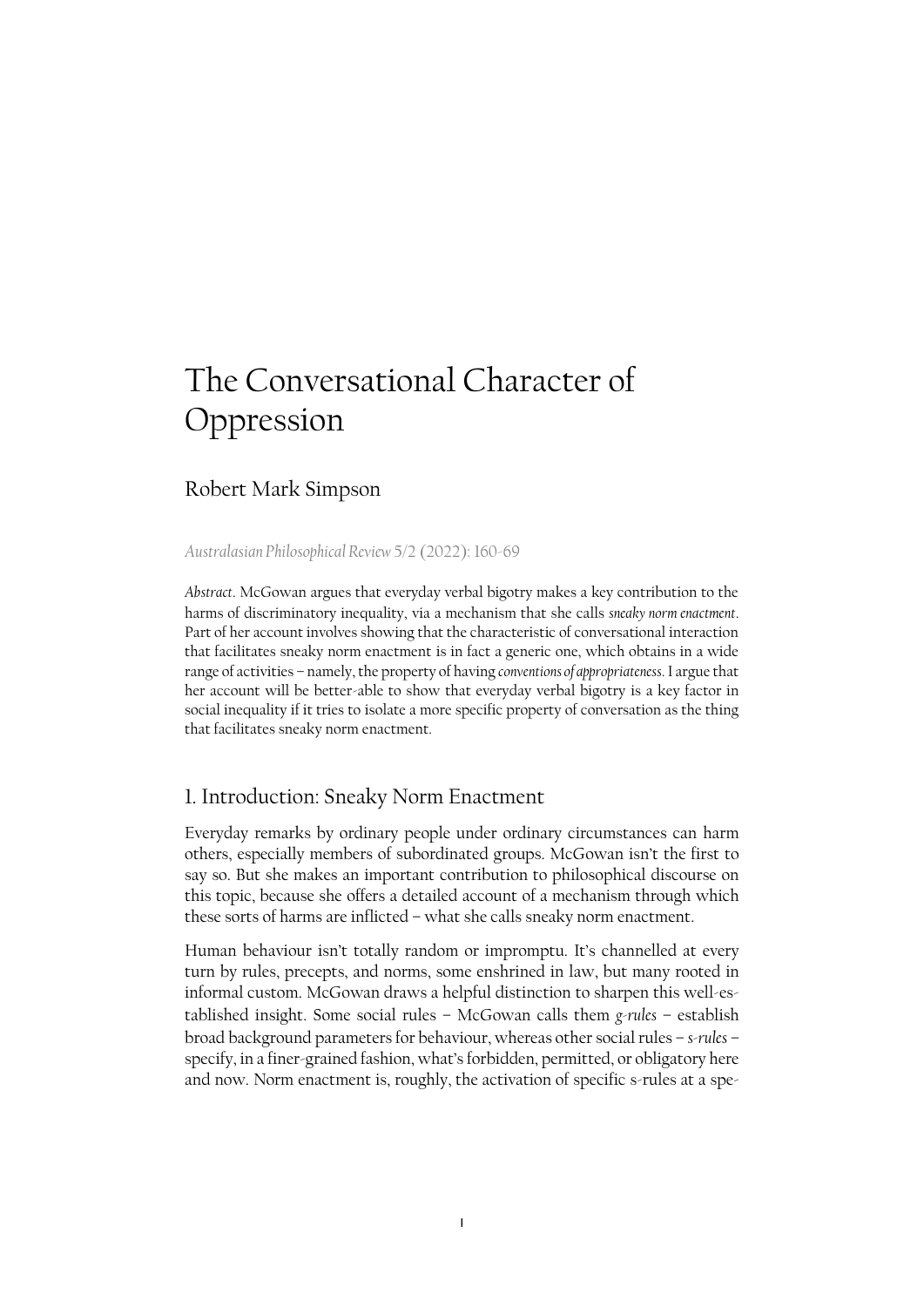cific place and time, within the parameters laid down by the broader g-rules. Everyday remarks by ordinary people enact s-norms, thus characterised, because – as with pretty much any sort of behaviour – they are 'moves' in norm-governed practices, i.e. acts which determine how those practices play out at any given juncture. Everyday verbal bigotry becomes harmful if the s-rules that it enacts result in harm. This is what McGowan is adverting to when she says ordinary speech can *constitute* harm. It does so when it inflicts harm on others indirectly, through the enactment of harmful norms.

What makes such norm enactment *sneaky*? First, the ordinary speaker whose utterances enact harmful s-norms might not intend this. Second, because the ordinary speaker lacks the recognised norm-imposing authority of a lawmaker, she mightn't be seen by herself or others as a norm-enactor. Third, this sort of verbal enactment of harmful norms usually goes unannounced. And so it markedly differs from many other cases of norm enactment. Think about a professor saying to his students "we've heard enough from the ladies in the room; shall we hear from the men?" This makes it manifest to everyone there that the women are to be quiet. By contrast, to bring in McGowan's central example, consider a white customer (WW) in a restaurant, using racialised insults and dog-whistles to verbally attack a black family. This speech, as in the classroom case, licenses discriminatory treatment of people in an out-group. It makes it acceptable, in a certain sense, for people of colour in that space to be treated as inferiors. But it does so less transparently. WW isn't the boss of the situation, after all. She's saying bigoted things, but she isn't *making* others follow suit, is she? The alteration in the local srules is a social reality, but in the restaurant case it is surrounded by an air of ambiguity (who's in charge of the situation?) and plausible deniability ("but I was just messing around").

I don't see much room for doubt about the existence of sneaky norm enactment as such. People say things that subtly, indirectly affect how others may act. McGowan's account isn't merely meant to be noting the existence of the phenomenon, though. Rather, she's trying to explain the phenomenon in a way that leads to us viewing it as a particularly weighty factor in the larger system of discriminatory oppression. Of course this isn't the only conceivable view of things. One could instead see material inequality and overt institutional prejudice as the key causal factors in identity-based oppression, and see the verbal interactions overlaid onto these things as a symptom of an unequal social order, rather than something that sustains it. Challenging this is part of the point of McGowan's account. The kind of speech that she's examining isn't just a minor factor in sustaining discriminatory oppression; it is, she says, ubiquitous and pervasive. And until we find an effective remedy for it, legal or otherwise, real equality is unachievable; "all our talk of equality is just that" (2022: 148).

What I want to home in on is a part of McGowan's account that's important if we are going to accept this upshot of her account – if we're going to be lead, by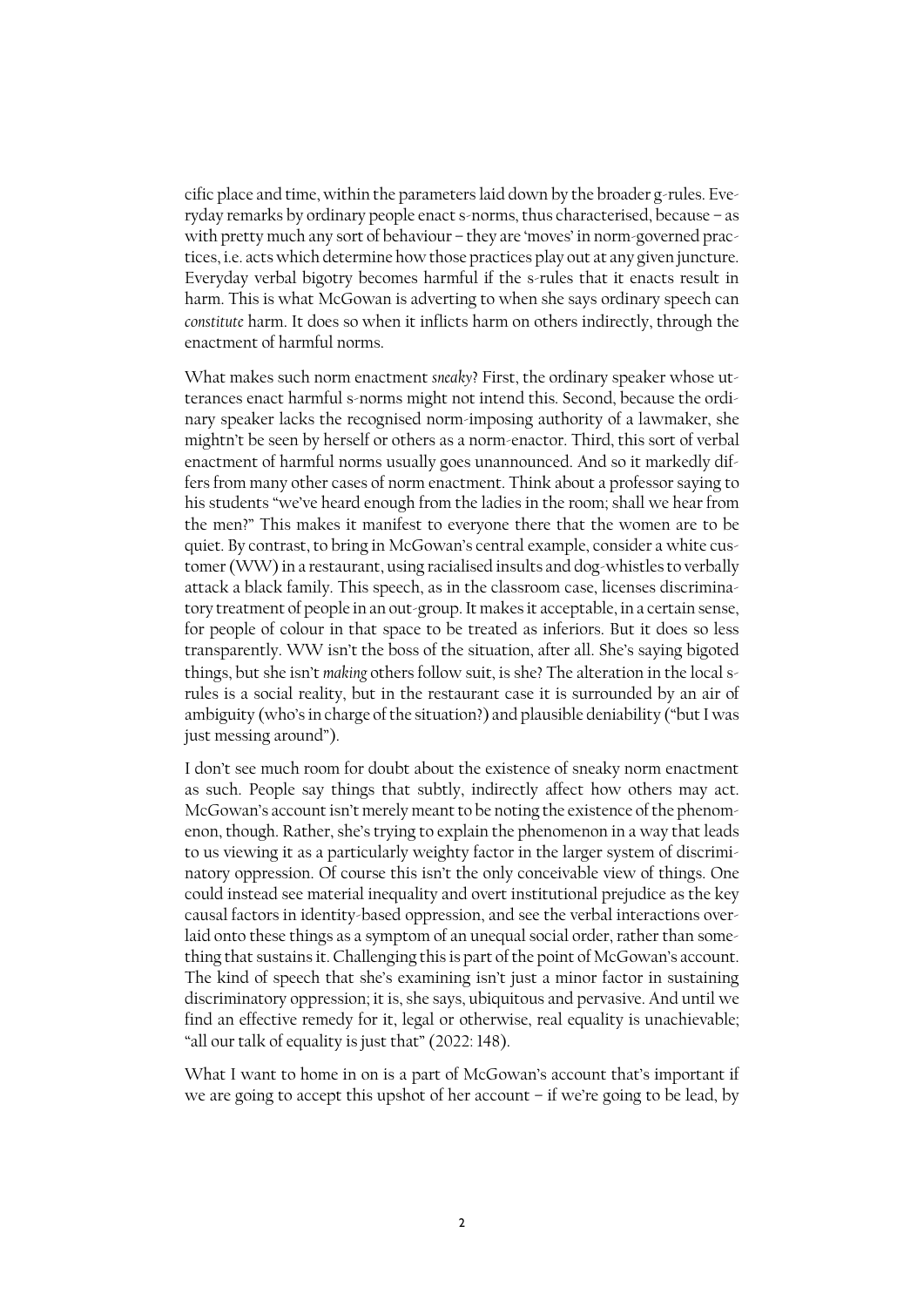her analysis of the mechanisms involved in sneaky norm enactment, to see discriminatory speech as a key factor in the larger network of discriminatory inequality. Specifically, I want to examine her explanation of how we extrapolate from an observation about how norm-enactment functions in conversation, to one about how norm-enactment functions in general. It's useful to start by focusing on the conversational context, because it shows us how somebody can enact norms for those she is interacting with, even if she, the norm-enactor, lacks any positional authority. This happens as a matter of course in conversation. And so if the features which make this possible in conversation also obtain in many other types of interaction, then sneaky norm-enactment, *sans* authority, presumably occurs throughout the social order. Suddenly, the thesisthat inequality is sustained by ordinary voices, and not just material and institutional iniquities, becomes a more plausible one.

### 2. Norm Enactment: Beyond the Conversational Context

In a conversational context the enactment of s-norms is generally easy and frictionless. To adapt McGowan's example from §1.2, suppose I'm having a chat with you, and I say that Baxter, my cat, has been clawing up the couch. By bringing up Baxter I enact a change to the conversational score – vis-à-vis which feline is the salient one – such that it becomes conversationally infelicitous for you to refer to some other cat, besides Baxter, as *the cat*. This kind of norm enactment doesn't involve any exercise of speaker authority. I'm not the boss of the conversation. At no point need I convey a command to you: "henceforth you're only allowed to use 'the cat' to refer to Baxter". That my comment enacts this s-norm is, as McGowan puts it, "a mere consequence of the norm-governed nature of conversations" (Ibid: 132).

This is all fine as a characterisation of how norm-enactment works in conversation. But what is it about conversation that allows things to work this way? McGowan is interested in the generic trait of having *appropriateness conventions*. She says that

Many activities – not just conversations – are such that contributions to them thereby change what is subsequently appropriate in them. In fact, any move in a norm-governed activity thereby enacts permissibility facts… for that token instance of that activity… It doesn't take much for an activity to be normgoverned. It requires only that some actions count as inappropriate with respect to that activity, and this condition is easily and widely met. Conversations, dancing with a partner, informal social interactions, playing improvisational jazz, chess, checkers, and baseball are all norm-governed in this sense. (Ibid: 133)

Notice the air of downplaying in this passage. Whatever is distinctive about the way s-norms are enacted in conversation, this isn't what McGowan intends to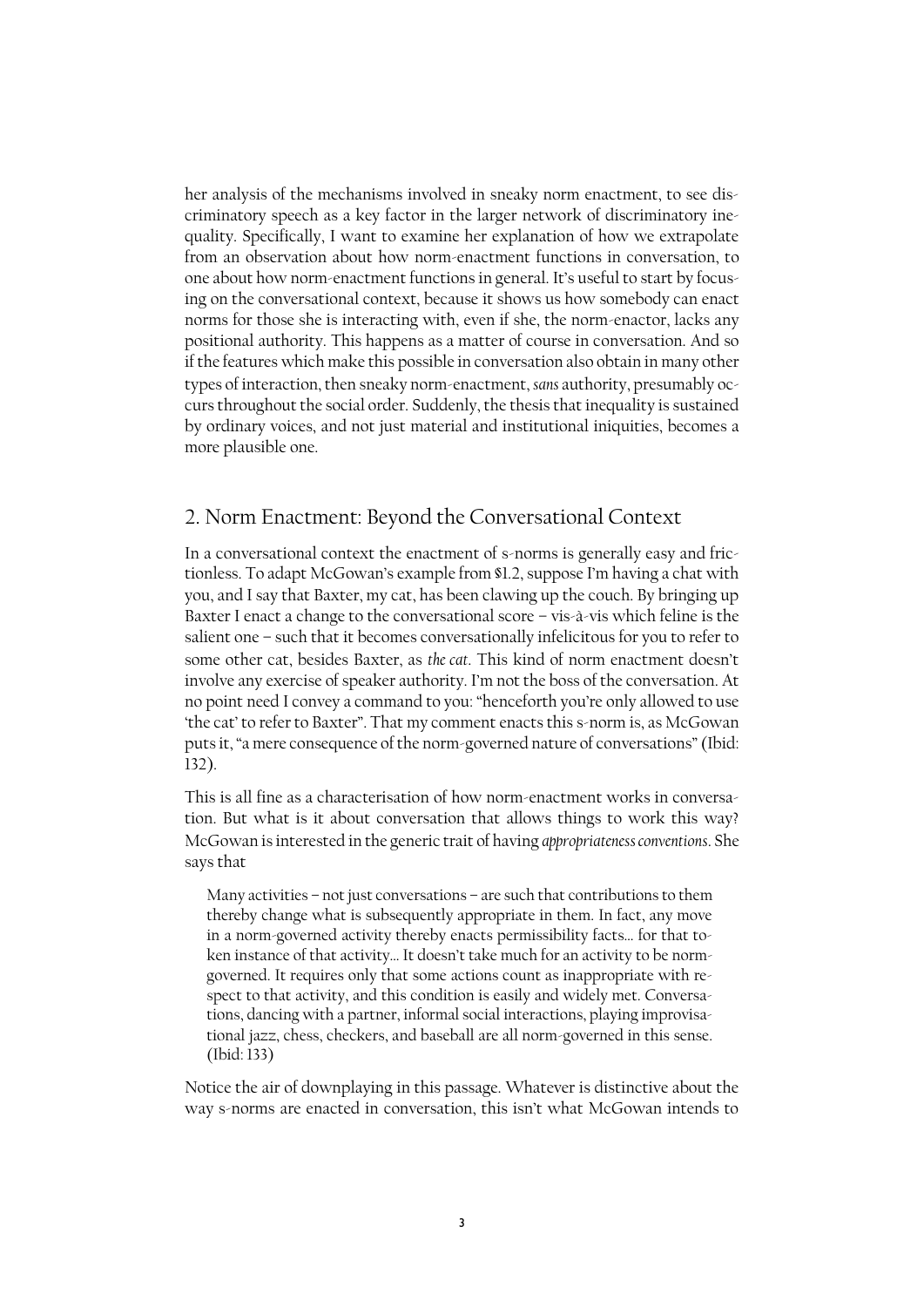home in on. Rather, she's homing in on a feature of conversational norm-enactment that's generic. And she's saying *any* move in an activity which bears this generic trait enacts norms in that activity:

since what is permissible at any point in a norm-governed activity depends on what has happened so far in that activity… and since what has happened so far is captured by the score, enacting a change to the score thereby enacts permissibility facts for the activity in question. (Ibid)

In sum, norm-governed activity is everywhere, the easy enactment of s-norms is a feature of all norm-governed activity, and any act falling within such an activity contributes to this.<sup>1</sup>

McGowan illustrates this with an example of norm-enactment within the activity of trading in friendly chit-chat. You're talking to an old friend, Greg, and you express happiness for the success of a former classmate, who used to treat you terribly. This sets a tone for the ensuing interaction. It makes it inapt for Greg to casually express animosity towards your schoolmates, or indeed anyone. As with routine conversational norm-enactment – like me causing 'the cat' to refer to Baxter – this can occur sneakily. You weren't in charge of the interaction. You didn't command or entreat Greg to be magnanimous. You just set the tone, in a way that was a consequence of you acting in a particular style, while being a participant in the norm-governed practice of exchanging pleasantries. What this shows us, McGowan says, is that

Our contributions to these broader (extra-conversational) social practices are routinely enacting s-norms in the token instances of those practices… even though we are not aiming to do so; we are hardly aware of doing so, and we are not exercising any peculiar authority in doing so. (Ibid: 134)

Now, the payoff is that this helps us explain why certain kinds of speech do more than is immediately apparent – why they aren't, to echo McGowan's title, *just words*. What McGowan ultimately wants to claim about the restaurant case is that there's a parity between WW's remarks towards the black customers, and other uncontroversially regulable acts of verbal discrimination, like the display of a 'Whites Only' sign in the window of a shop, or to a CEO declaring, at a meeting, that his company will only hire men. All these cases involve an enactment of discriminatory norms in a public context, and thus they all belong to a class of acts that isn't, on free speech grounds, robustly protected against regulation. And again, the norm-enactment that McGowan is concerned with isn't confined to what transpires *conversationally*. She isn't fixated on how WW's remark changes what is conversationally apt. She's worried about how it alters 'the score' in the norm-governed practices of discriminatory inequality: "WW's utterance is also a

 $\overline{a}$ 

<sup>&</sup>lt;sup>1</sup> McGowan's explanation of this 'extrapolation step' is ostensibly the same in the extended presentation of her account (2019: 86-91); although see note 5 below.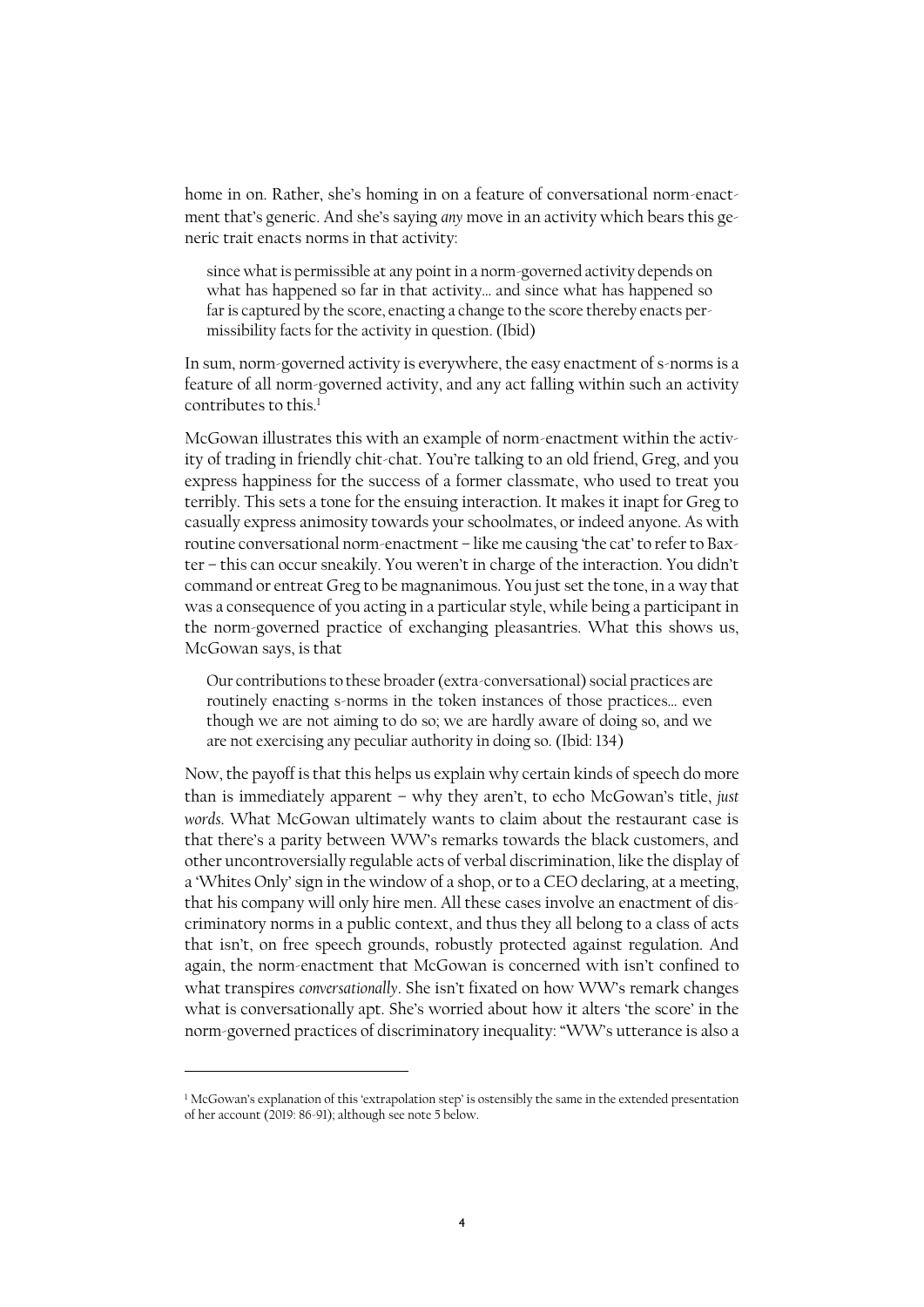move in broader (extra-conversational) social practices" (Ibid: 142); it enacts "an s-norm for that restaurant that denies that African American family equal access to that public accommodation at that time" (Ibid).

# 3. Cooperation and Gentle Bullying

 $\overline{\phantom{a}}$ 

I think McGowan's framework is the best formal account we have of the mechanism via which everyday speech contributes to discriminatory inequality. But I think it will work better – specifically, in lending support to the notion that speech plays a key role in discriminatory inequality – if we take a different approach to the 'extrapolation step' of the analysis, where we move from an account of sneaky norm enactment in conversation, to a claim about how norm enactment functions in other social practices. McGowan says that what occurs in conversations occurs in other practices, insofar as it hinges on the generic features that come with being a norm-governed practice. Again, she is explicit in saying that it doesn't take much for an activity to be norm-governed: "it requires only that some actions count as inappropriate with respect to that activity" (Ibid: 133). And again, this criterion is meant to be *widely met*: conversations, dancing with a partner, informal pleasantries, improvisational jazz, chess, and baseball are all normgoverned in this sense (Ibid).

This is correct as far as it goes. But conversations are also norm-governed in a more distinctive way. Trying to get a handle on this distinctive trait is largely what motivated David Lewis (1979) to develop the account of *conversational scorekeeping* whose theoretical building blocks McGowan draws upon in her own account. Lewis isn't zeroing in on the generically norm-governed character of conversation. He's zeroing in on the strange way that conversations, despite being rule-governed, nonetheless readily accommodate rule-violation. 2 I believe this distinctive feature of conversations, and the way it facilitates sneaky norm enactment, is something to be foregrounded, not downplayed, if McGowan's account is to achieve its optimal form.

Let's bring in an example. Suppose you're talking to a friend, Amir, about how you can help a mutual friend, Bill, who is in the thick of a mental health crisis. At one point in the discussion Amir has a brainwave: "oh, wait; he actually told me just the other day; there's a mental health organisation downtown that does free

<sup>&</sup>lt;sup>2</sup> The whole set-up of Lewis's paper is geared towards illustrating how conversation's rule-governed nature differs from other more rigidly rule-governed activities, with baseball being the main comparative example. He says "there is one big difference between baseball score and conversational score. Suppose the batter walks to first base after only three balls. His behavior would be correct play if there were four balls rather than three. That's just too bad… Baseball has no rule of accommodation to the effect that if a fourth ball is required to make correct the play that occurs, then that very fact suffices to change the score… Language games are different… conversational score does tend to evolve in such a way as is required in order to make whatever occurs count as correct play" (Lewis 1979: 346-47).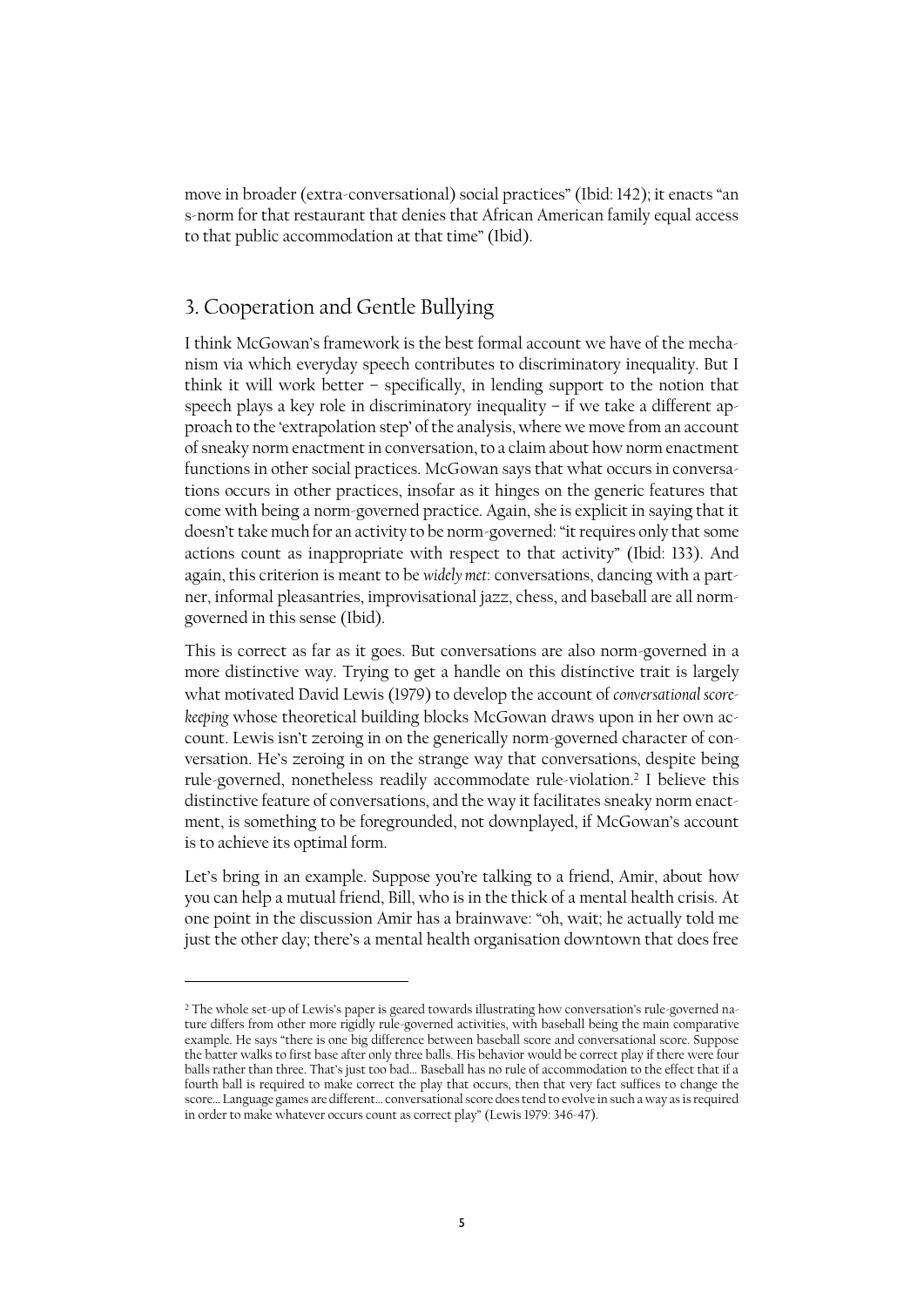group therapy sessions; that'll be worth trying out!" For a second you're flummoxed. Because you've been over this, and you know that Bill hasn't been doing anything to connect with mental health organisations. Indeed, this is part of the trouble that you're trying to address. But then Amir's meaning clicks. When Amir said "*he* actually told me about this organisation…", the word 'he' wasn't referring to Bill. It was referring to Amir's co-worker, and current crush, Carlo. Over the last little bit Amir has been going on about Carlo constantly; bringing him up out of nowhere, in all sorts of random contexts. Amir's thoughts are so wrapped up in Carlo right now, that Amir sometimes inadvertently uses the word 'he' to refer to Carlo, even when Carlo isn't an active focal point for the conversation. Now, you talk to Amir regularly, so you are able to figure all of this out quickly, and get past your initial confusion. And for what it's worth, the organisation that Carlo has information on actually sounds like a good lead to consider. So you ask, "did he mention where this group is located?" And obviously now, by 'he', you're meaning to refer to Carlo, not Bill.

The first striking thing about this interaction is that Amir simultaneously violates an s-rule while enacting a new one. The pronoun 'he' is being used to refer to Bill. But Amir uses it to refer to Carlo, and Amir thereby makes it the case that 'he' does indeed refer to Carlo. Part of what we're seeing here is just the special pliability of conversational norms. If you want to change the trajectory of a conversation so that certain ideas are in play, or so that certain conversational moves become licit, you can do this simply by making a suitable interjection.<sup>3</sup> The example shows Amir doing exactly this, albeit in a rather oblivious way. Now, as Lewis emphasised when he was describing this phenomenon in his ground-breaking paper, and as others adapting his framework usually remind us, this process – Lewis calls it *accommodation* – is blockable. You could have corrected Amir. "We are talking about Bill. That's who 'he' is, for the purposes of present discussion. If you are going to bring Carlo into it, be explicit about it." And if you had interjected like this, then the violation-cum-replacement of the relevant s-rule would have been blocked. It's in your acceding to Amir's change to the conversational score that the change properly registers.<sup>4</sup>

There is a further thing here that I want to bring into focus. Even when you freely accede to Amir's pronoun-switching norm-enactment, there is still a sense in which you're being railroaded. Granted, you have the ability to block the norm-

 $\overline{\phantom{a}}$ 

<sup>&</sup>lt;sup>3</sup> Here I'm paraphrasing my own precis of Lewis's account from (Simpson 2013: 557)

<sup>4</sup> This point about conversational score-changes being blockable, and needing the interlocutor's accession, appears on the first page of Lewis (1979). Recent work on conversational scorekeeping expands on the basic point. Suppose someone says to you "*even you* might get my award for being the cleverest person I know". Langton (2018) distinguishes different ways to block a conversational score-change following such a remark. Explicating the implied propositional content ("what do you mean *even* me? I'm no dummy"), differs from the tactic of contesting an assumed felicity condition for the utterance's success ("*who are you* to give out these prizes?"). In a similar vein, Caponetto (forthcoming) proposes a taxonomy of different ways the speaker herself may retract or undo her own verbal enactments.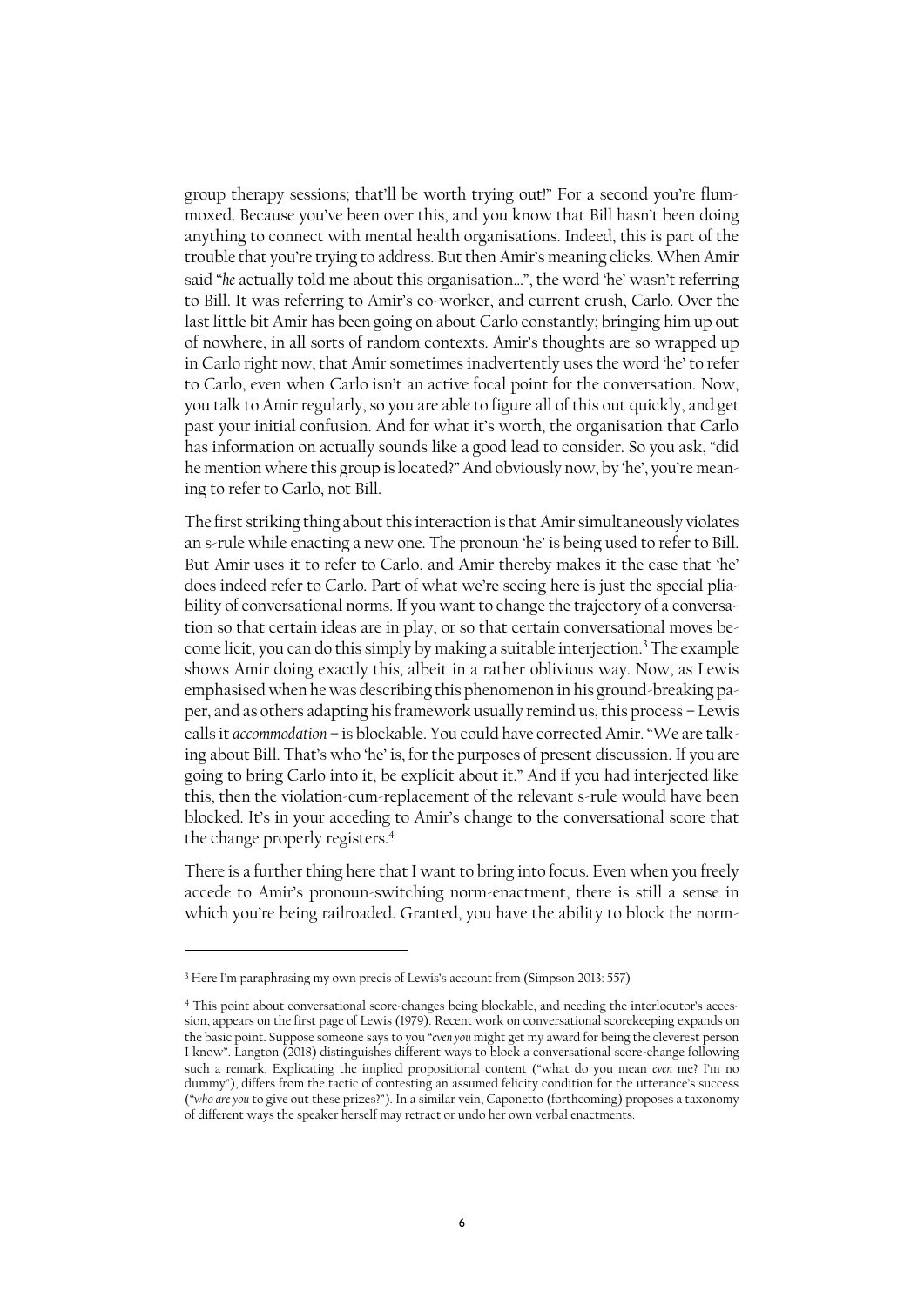enactment. But the point of your discussion isn't to fastidiously police Amir's pronoun usage. The point is figuring out how to help Bill. If you have grasped what Amir is trying to convey, then blocking his s-rule violation is doing precious little besides distracting from that aim. Yes, Amir is being scatty, and making you carry some extra communicative load. You may be a little irked by this scattiness, but you care more about the conversation's overall aims, and consequently you don't exercise your right to block Amir's norm-enactment. You start using 'he' to refer to Carlo too.

What's happening here is accommodation, in Lewis's sense. But again, I'm trying to bring a specific aspect of the phenomenon into focus. One way of describing it would be to say that in a conversation you can be shepherded into following snorms that your interlocutor enacts, but which you'd really prefer *not* to follow, all else being equal. There can be a subtly coercive feeling to a conversation; a feeling of being gently bullied into going along with your interlocutor's moves.

At root, this is because conversations involve a complex sort of cooperativity. Conversations aren't just verbal tennis, in which we take turns volleying utterances back over the net. They're more complexly coordinated than this. Now, for that matter, so is a sport like baseball. There is a more sophisticated decision-tree of activities to be followed in baseball, compared to simple turn-taking. But conversations are not just verbal interaction in accord with a more complex act-sequence, either. Conversations are more like dancing, in which the actors start with some vague parameters, within which they try to synchronise their intentional behaviour, in order to drive towards some shared though often embryonic idea of what they are purporting to do together. This isn't a generic trait of normgoverned activity. Chess and baseball are not like this. Neither is applying for a new driver's license, or transferring money through an online bank account, or performing a secret handshake. There are many norm-governed activities in which things have to proceed in a specified sequence, or else the activity fundamentally dissolves. There are also all sorts of norm-governed activities in which the participants' cooperative intentions aren't so intermingled as to allow for realtime, collaboratively-improvised choreography. The features of conversation that make it possible for one actor to subtly press-gang others into following certain s-norms – a complexly cooperative mindset, a quality of being rule-governed, but in a way that allows for rule-violation – are not totally generic.<sup>5</sup>

 $\overline{a}$ 

<sup>5</sup> In the longer version of her account McGowan (2019) elaborates on the difference between conversations and more rigidly rule-governed activities, like baseball. She accepts Lewis's contrast of the rigidity of score-updating in baseball, versus the flexibility of score-updating in conversation. But she notes that conversational rules can be rigid in certain ways (incomprehensibly ungrammatical speech isn't easily accommodated, after all), and also notes ways in which accommodation isin effect in activities like baseball. For example, a pitch outside the strike zone might mistakenly be called as a strike, and "in at least some cases, the strike zone is automatically adjusted so that the umpire's call counts as correct" (Ibid: 84). But even if that's right, it's compatible with there being a difference in kind between the two sorts of activities. If I move my rook diagonally, and my opponent keeps playing and follows suit, we shouldn't say that chess has proven itself to be less rigidly rule-governed than initially presumed. Rather, we've just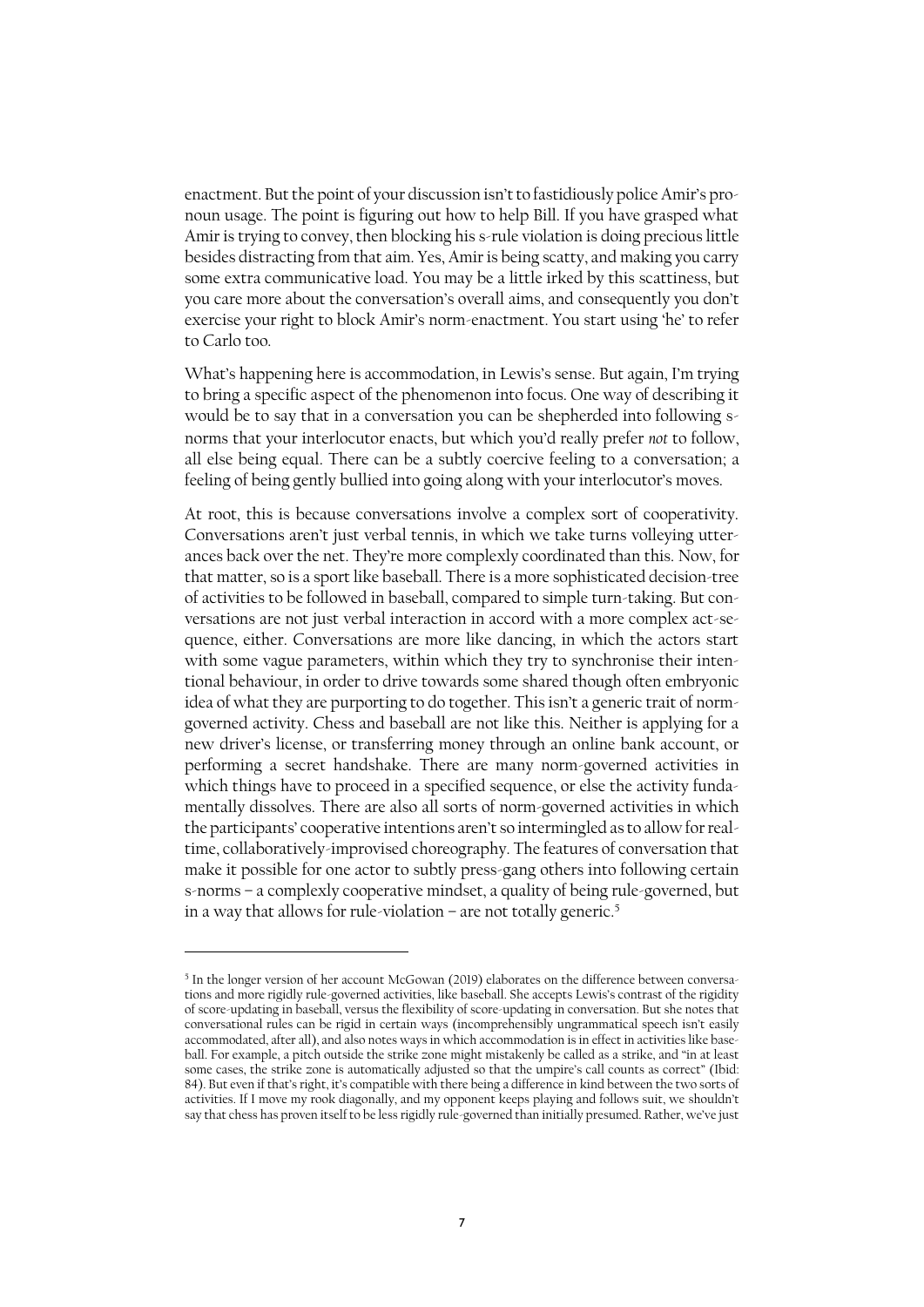# 4. An Alternative Extrapolation Tactic

The very fact that these features *aren't* generic is part of why McGowan opts to emphasise conversation's generic features instead. There's little use in explaining how sneaky norm enactment works in conversation, as a starting point for an account of how ordinary speech contributes to injustice, if the mechanics that enable sneaky norm enactment in conversation don't exist anywhere else. But it may be that these distinctive traits of conversation do exist elsewhere. Perhaps the activities that constitute a form of social life – and specific aspects thereof, like conformity to identity-based hierarchies – are actually highly similar to conversations, not just in a generic way (i.e. having appropriateness conventions), but in the weird kind of cooperativity that underlies them, and the sort of 'gentle bullying' dynamics that this facilitates. The fact that some activities are not like this – chess, applying for a license, a secret handshake – isn't an issue. It doesn't need to be true that *everything* operates according to the same causal dynamics as conversation. The claim can just be that activities that constitute systems of informal social practices work this way. Are there decent grounds for holding such a view? Stanley Cavell (1976: 52) says that the way we live together

Is a matter of our sharing routes of interest and feeling, modes of response, senses of humor and of significance and of fulfilment, of what is outrageous, of what is similar to what else… of when an utterance is an assertion, when an appeal, when an explanation – all the whirl of organism that Wittgenstein calls "forms of life." Human speech and activity, sanity and community, rests upon nothing more, but nothing less, than this.

What Cavell is discussing here is what Wittgenstein at one point describes as "the scaffolding from which our language operates" (1953 [2009]: 94). Cavell calls it *attunement*. Whatever we name it, it is a key ingredient for understanding Wittgenstein's later philosophy. Cavell is presenting this in reply to those who suggest that, in speaking of language *games*, Wittgenstein is inviting us to see language as a structured set of rules for speakers to follow. Cavell thinks this is simplistic. Wittgenstein is really trying to get us to see that the surface-level rule-structures of language rest on something deeper. Our ability to verbally communicate depends upon us co-inhabiting a mutually intelligible world of experience and meaning. We have to be tuned into each other like this, or else the type of rulefollowing involved in sharing a grammar is impossible. We can get a sense of this by reflecting on moments of synchronicity in the day-to-day. Think of what it's like when a dialogue *really flows*, or what you observe in the hive-mind-ish teamwork of athletes displaying preternatural anticipation of each other's movements (à la Barcelona, c. 2010, or the San Antonio Spurs, c. 2013-14). What these scenar-

l

stopped playing chess, and started playing *chess'*. There's no clear analogy for this in conversation, or in something like improvisational jazz. No matter how wildly you stretch the ordinary conventions, the conversation or jam is still going as long as others continue playing along.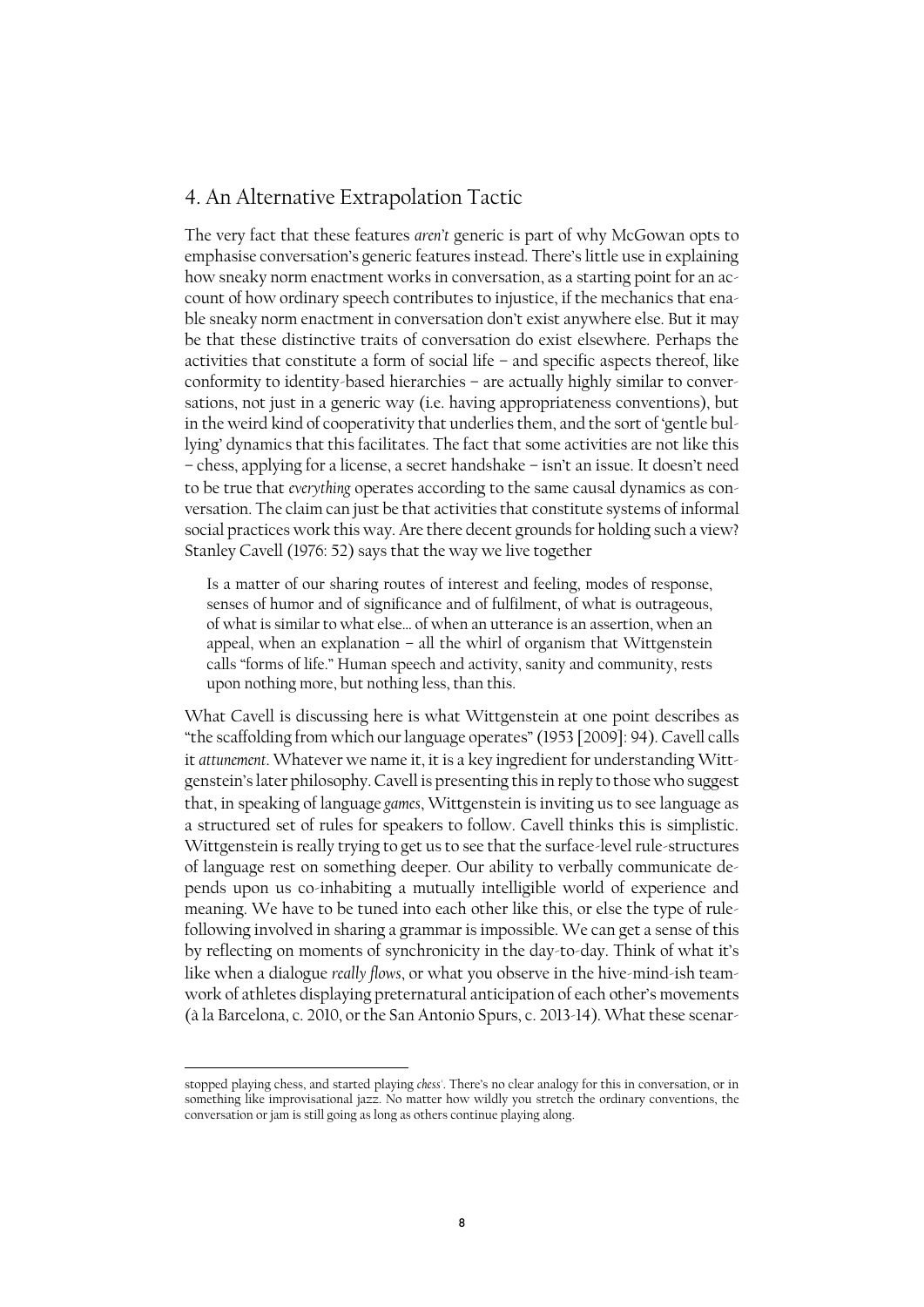ios involve is, to echo an earlier phrase, a kind of intuitive coordination that enables collaboratively-improvised choreography in real-time. What Wittgenstein is suggesting, at various points in the *Investigations*, is that any coherent form of social life is underwritten by an attunement between people along roughly similar lines.<sup>6</sup> (And to be clear, he isn't thus saying that everyone is always agreeing in their opinions or working to achieve the same goals. It is, rather, a version of the familiar idea that in order to have a coherent disagreement, the disagreeing parties must first achieve a considerable amount of agreement.)

Sneaky norm enactment works the way it does, in conversation, because as interlocutors we are normally trying to sustain this attunement. Obviously we aim to use words whose meanings are recognised, and stick to the same grammar. But this first-order cooperativity is a means to the deeper end of entering each other's thoughts, and formulating shared thoughts between us. And hence we bend the rules as we go. We may not know exactly what the conversation is driving at, in advance, so we allow it to be steered and corralled, instinctively. We allow each other to open up space for certain moves, while closing off space for others. However things unfold, the key thing is that, barring major hiccups, we aim to stay *on the same page* as each other. And this helps with sneaky norm enactment. I find myself thinking

If I don't accommodate my interlocutor's move I may disrupt the same-pageish-ness that's allowing us to *get* each other, and communicate effectively; better to let the conversational rules be bent, or altered on the fly, and keep things flowing, rather than fussily policing the rules and ruining the chemistry.

What I'm suggesting is that these qualities of conversation, and the way they facilitate norm-enactment, although they *aren't* utterly generic, *are* in effect in the day-to-day activities that constitute informal systems of social practices – the lifestyle customs of a national people group, the *de facto* rites of a religious community, a guild's professional conventions, or, to turn back to the context where McGowan's account pays off, the widespread, ingrained practices which privilege members of dominant groups and disadvantage members of subordinate groups. The thing that informal social systems like these have in common with conversation isn't merely the generic property of being norm-governed. They

 $\overline{\phantom{a}}$ 

<sup>6</sup> We may wonder how one *justifies* this account of things. Rightly or wrongly, Wittgenstein's presentation of this picture isn't justificatory in tenor. He takes himself to be describing things about our existence that would be almost *self-evident*, except that we're so immersed in them that we don't recognise them when they're described back to us. David Egan suggests that trying to justify Wittgenstein's ideas about the significance of attunement, in language and life, "would be as circular as justifying the practice of justification itself". If we find Wittgenstein's picture difficult to embrace, this is because "it demands a shift of aspect in our thinking, much like… when looking at the Necker cube illusion, where background becomes foreground and vice versa" (Egan 2019: 64-65). My appeal to the Wittgenstein-via-Cavell notion of attunement is only meant to indicate a potentially helpful modification to one part of McGowan's account. A full defence of the claims about attunement that I've sketched here would require much to be said beyond these brief remarks.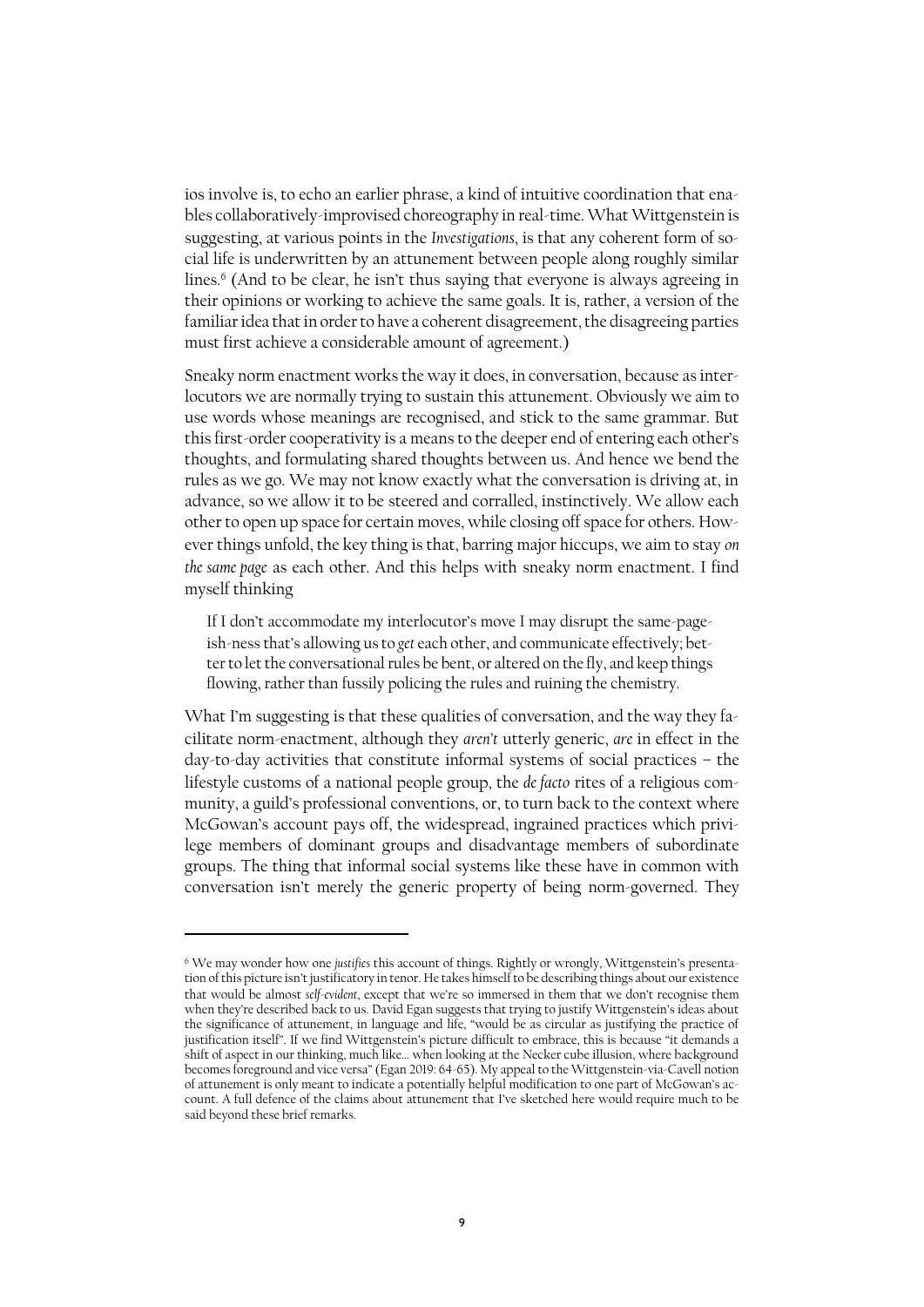share the quality of participants attempting to stay attuned to each other, without any ur-procedures to fall back on if the attunement fails, and as a result of this, of participants being gently bullied into following suit in their interlocutor's moves, lest they break the attunement. McGowan is right about the restaurant case and the pleasantries case. In both cases somebody without any authority sets a tone for the interaction, and enacts s-rules that other people are compelled to go along with. My suggestion is that this is a result of them being the kinds of interactions which rely upon a maintenance of attunement, in a way that distinctly resembles conversation *per se*. The norm-enactment dynamics derive from a feature of the interactions that's more peculiar than just being norm-governed.

# 5. Why Favour this Extrapolation Tactic?

What hinges on this? Is there any downside to McGowan's existing way of extrapolating from a claim about how norm-enactment works in conversation, to the claim about how it works in general? Here's one area where the tactical shift isn't crucial. If we're wanting to say that WW's speech is discriminatory in a way that's equivalent to displaying a 'Whites Only' sign in a shop, or a CEO announcing a sexist policy, we can't avoid delving into the cases' concrete details. The analytical apparatus by itself can't settle things. Whether McGowan's account uses the existing extrapolation tactic or my suggested amendment, all it suffices to show, either way, when we get to proffering substantive judgements about an actual case, is that WW's remarks make some kind of norm-enacting contribution to a racially discriminatory system of practices, and that the contribution is a hostile one on some level. What remains to be established "is whether the enacted s-norms are hostile enough to constitute a violation of the relevant [legal] code", and this question, as McGowan rightly says, "is best left to the appropriate agencies in the relevant jurisdictions" (2022: 147). If we characterise the thing that facilitates sneaky norm-enactment as something more specific (i.e. something to do with a reliance on attunement), instead of something generic (i.e. the simple property of being norm-governed), nothing shifts on this front. Our formal analysis of the phenomenon merely sets the stage for a substantive, case-by-case appraisal as to what kinds of utterances have what effects.

But something else is gained if we adopt my proposed extrapolation tactic. One point of McGowan's account is to show that everyday verbal bigotry is a major factor in larger networks of identity-based discrimination and oppression. The postulated likeness between norm-enactment in conversation and norm-enactment in the restaurant case is meant to support this thesis. But if the likeness just consists in the shared property of being norm-governed, this doesn't lend much support to the thesis, because the key property – *being norm-governed* – shows up everywhere. Every form of activity, verbal or otherwise, that causally interacts with the practices of racial discrimination in some way, by definition contributes